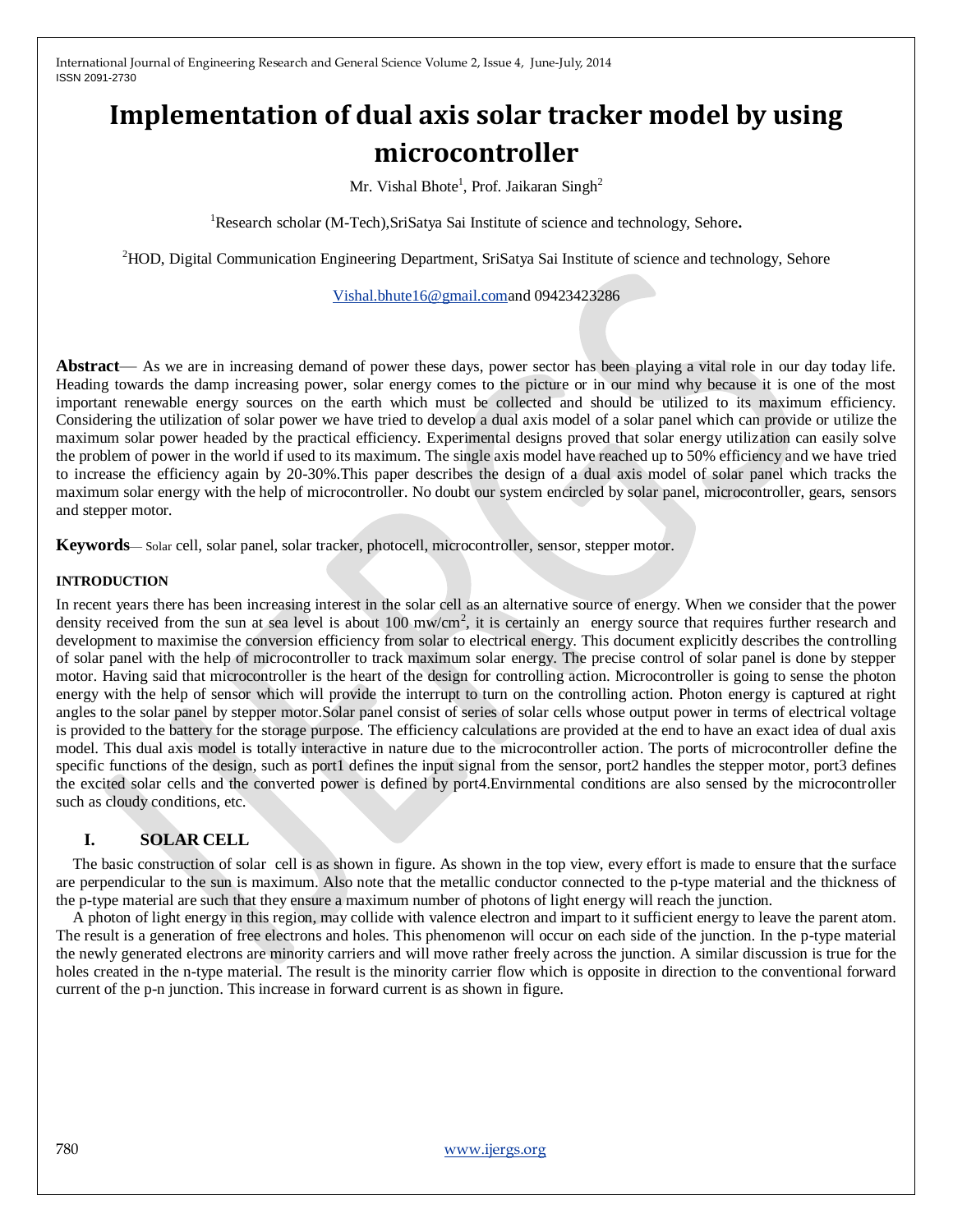



Since v=0 anywhere on the vertical axis and represents a short circuit condition, current at this intersection is called the short circuit current and is represented by the notation I<sub>sc</sub>. Under open circuit condition I<sub>d</sub>=0 the photovoltaic voltage V<sub>oc</sub> will result. This is a logarithmic function of illumination as shown in figure below.  $V_{oc}$  is the terminal voltage of the battery under no load or open circuit condition. Note however in the same figure that the short circuit current is a linear function of the illumination, while the change in  $V_{\text{oc}}$  is less for this region. The major increase in  $V_{\text{oc}}$  occurs for a lower level increase in illumination. Eventually a further increase in illumination will have very little effect on  $V_{\text{oc}}$ , although  $I_{\text{sc}}$  will increase causing the power capabilities to increase. Selenium and silicon are the most widely used materials for solar cells, although gallium arsenide, indium arsenide and cadmium sulphide among others are also used.

The wavelength of the incident light will affect the response of the p-n junction to the incident photon. In general silicon has the higher conversion efficiency and greater stability and is less subject to fatigue. Both materials have excellent temperature characteristics. That is they can withstand extreme low and high temperatures without a significant drop-off in efficiency. A very recent innovation in the use of solar cell appears in the following figure. The series arrangement of solar cells permits a voltage beyond that of a single element. The performance of a typical four array solar cell appears in the same figure. At the current of about 2.6mA, the output voltage is about 1.6v, resulting in an output power of 4.16mW

781 [www.ijergs.org](http://www.ijergs.org/)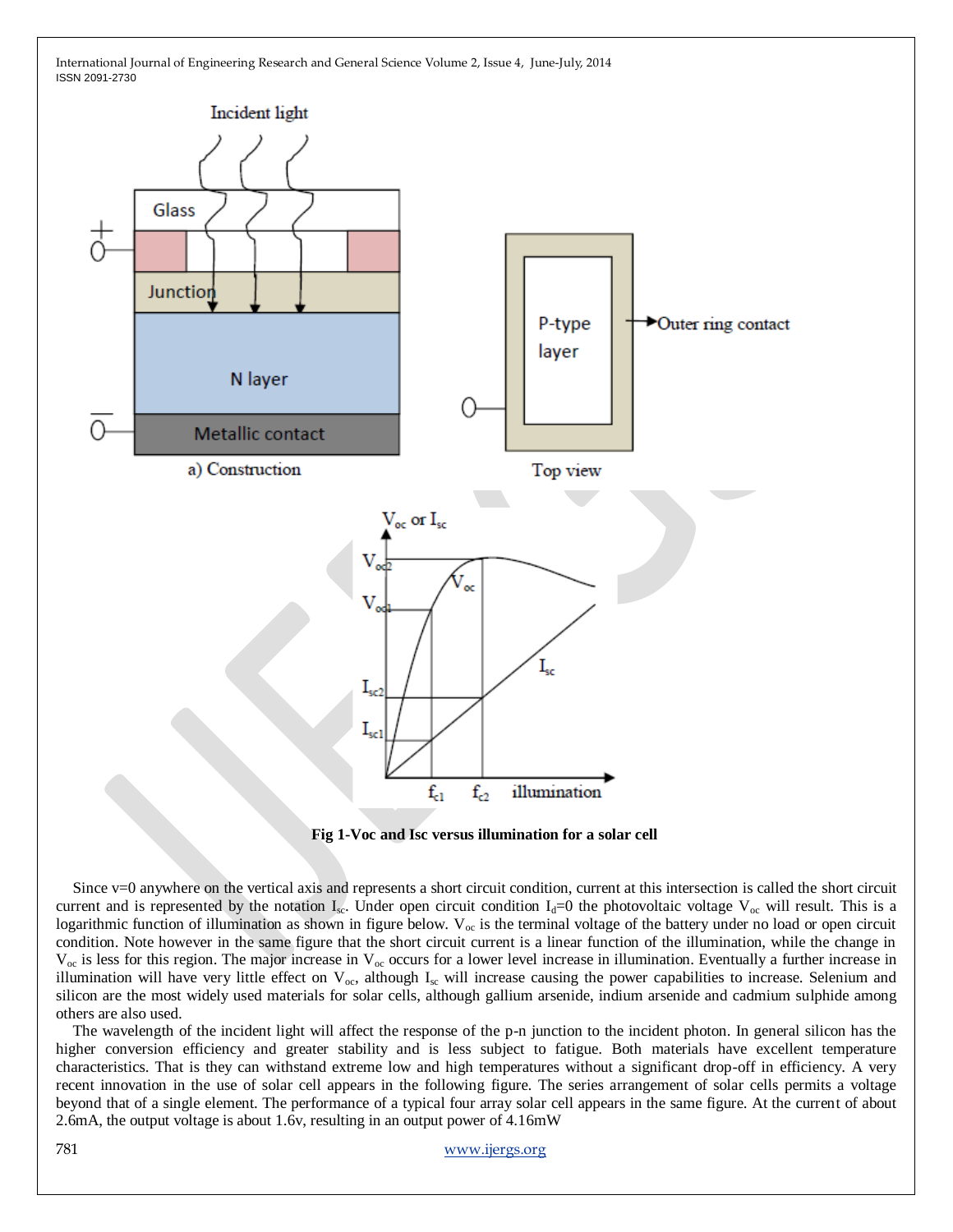

**Fig 2: relative spectral response for Si, Ge and selenium as compared to human eye**

The schottky barrier diode is included to prevent battery current drain through the power converter that it will appear as an open circuit to the rechargeable battery and not draw current from it.

The efficiency of operation of a solar cell is determined by the electrical power output divided by the power provided by the light source,

i.e.  $n = P_0$ (electrical)/ $P_i$ (light energy)\*100%

Typical levels of efficiency range from 10% to 40%. A level that should improve measurably if the present interest continues on the dual axis model.

## **II. MICROCONTROLLER INTERFACING**

*Automatic solar tracker***:-**We all are familiar with the Newton's corpuscular theory of light, that light is made up of small particles called "corpuscles" which travel in straight line with a finite velocity and energy. Solar energy is the major Eco-friendly & Pollution less method of producing the electricity today. According to - U.S. solar research center: " If we convert the Total Solar energy reaches to earth in one time into ELECTRICITY, then it will be more enough than whole power used by all the nations per year.

*Solar Panel:*-It is a large component made up of the no of photovoltaic cells connected internally with each other. Used to grab the sunlight and to convert it into the electricity.

*Solar tracker*:**-**A Solar tracker is a device used for orienting a solar photovoltaic panel or lens towards the sun by using the solar or light sensors connected with the machine (ex: stepper motor, servo motor, gas filled piston). Hence, the sun tracking systems can collect more energy than what a fixed panel system collects.

#### *Need of Solar tracker:-*

- Increase Solar Panel Output
- maximum efficiency of the panel
- Maximize Power per unit Area
- Able to grab the energy throughout the day

*Types of Solar Trackers*: The sun's position in the sky varies both with the seasons (elevation) and time of day as the sun moves across the sky. Hence there are also two types of Solar Trackers

782 [www.ijergs.org](http://www.ijergs.org/)

.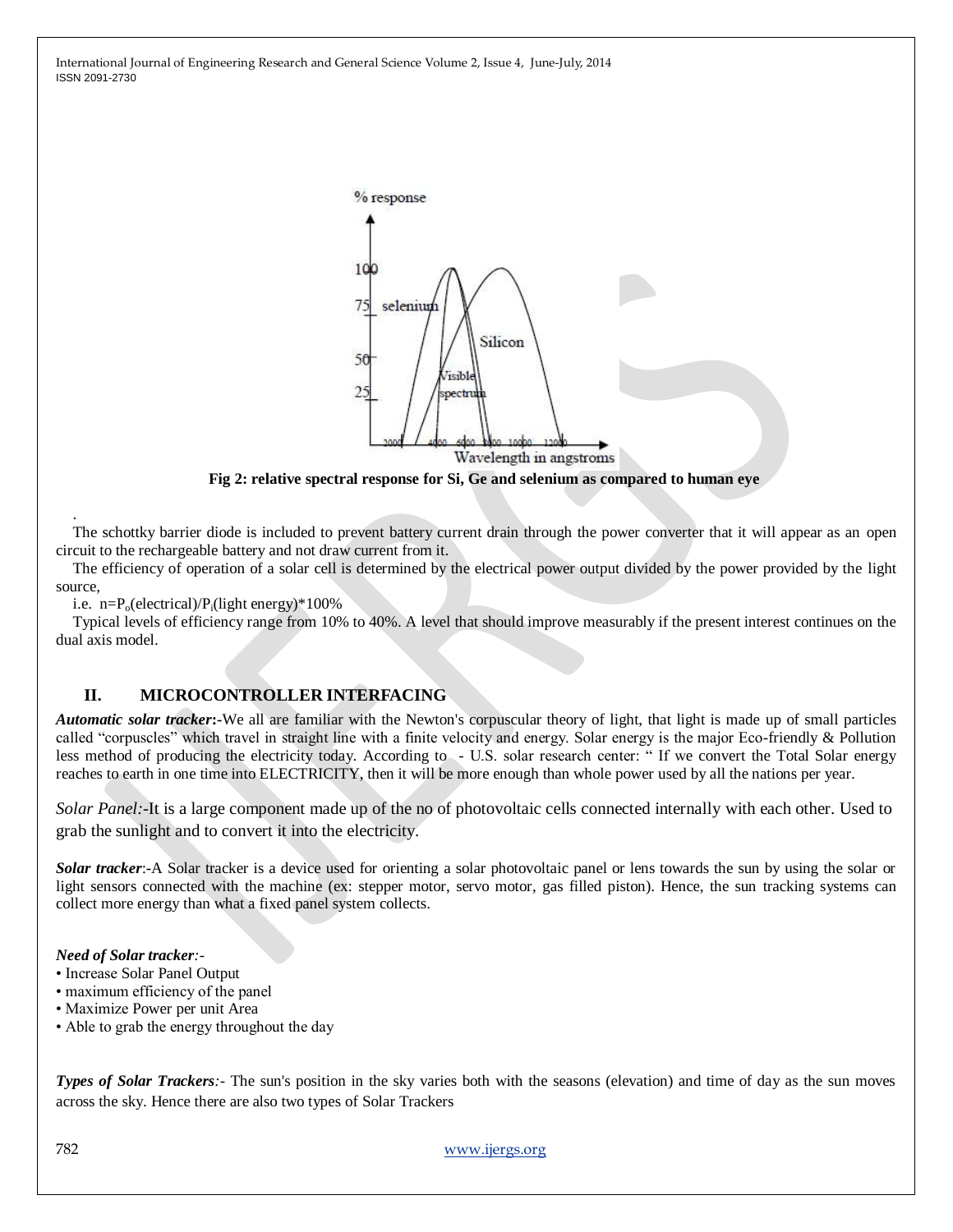- 1. Single Axis Solar Tracker.
- 2. Dual Axis Solar Tracker.

*1. Single Axis Solar Tracker*:-Single axis solar trackers can either have a horizontal or a vertical axle. The horizontal type is used in tropical regions where the sun gets very high at noon, but the days are short. The vertical type is used in high latitudes (such as in UK) where the sun does not get very high, but summer days can be very long.

**2.** *Dual Axis Trackers***:** - Double axis solar trackers have both a horizontal and a vertical axle and so can track the Sun's apparent motion exactly anywhere in the world this type of system is used to control astronomical telescopes, and so there is plenty of software available to automatically predict and track the motion of the sun across the sky. Dual axis trackers track the sun both East to West and North to South for added power output (approx 40% gain) and convenience.

# **III. BLOCK DIAGRAM DESCRIPTION**

- *Microcontroller*:-It is the major part of the system. The microcontroller controls all the operations. The solar panel is aligned according to the intensity of sunlight under the control of the microcontroller
- *Sensor*:-The system consists of two sensors, each composed of LDR. One unit is made up of four LDRs. These are placed at the four corners of the solar panel. The intensity of sunlight is sensed by the LDR and the output is sent to the controller. The control unit analyses it and decides the direction in which the panel has to be rotated, so that it gets maximum intensity of light. The other unit of sensor is also composed of LDRs which is meant for the control of a lighting load.

*Servo motor:-*Servo motor is used to rotate the panel in desired direction. It is controlled by the controller



**Fig 3: block diagram of dual axis model**

D*. Solar panel:-*Solar panel is used for the conversion of solar energy directly into electricity. It is composed of photo voltaic cells, which convert solar energy into electrical energy.

E. *Charge control:-*It is meant to control the charging of battery. It sends the status of battery to the microcontroller unit.

F. *Battery*:-It is for the storage of energy received from the panel. A rechargeable battery is normally employed for this purpose.

## **IV. PROBLEM IDENTIFICATION & PROPOSED METHODOLOGY**

The main goal of this project is to develop and implement a prototype of two-axis solar tracking system based on a microcontroller. The parabolic reflector or parabolic dish is constructed around two feed diameter to capture the sun's energy. The focus of the parabolic reflector is theoretically calculated down to an infinitesimally small point to get extremely high temperature. This two axis auto-tracking system has also been constructed using AT89C51 microcontroller. The assembly programming language